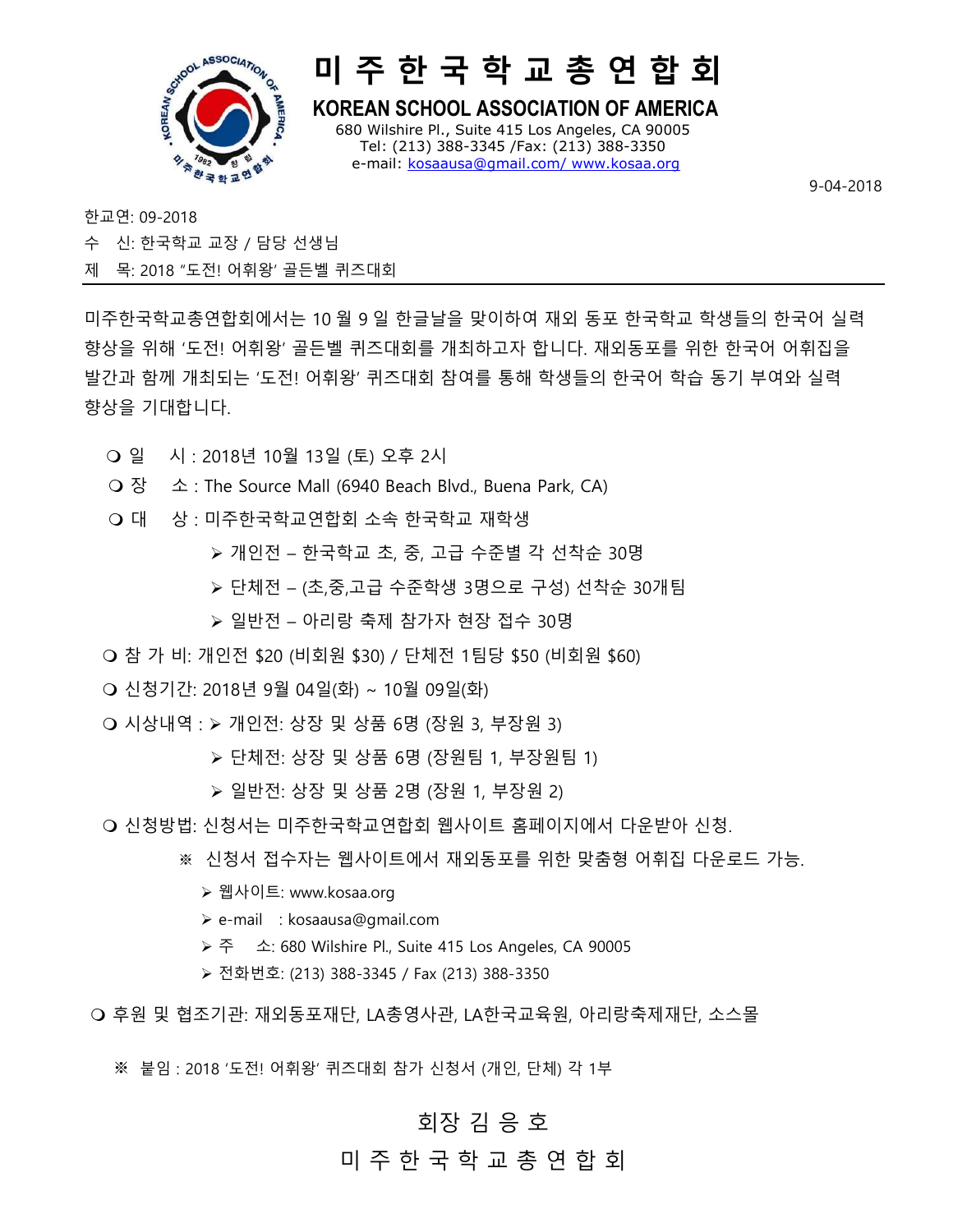

### 미 주 한 국 학 교 연 합 회

KOREAN SCHOOL ASSOCIATION OF AMERICA 680 Wilshire Pl., Suite 415 Los Angeles, CA 90005 Tel: (213) 388-3345 /Fax: (213) 388-3350 e-mail: kosaausa@gmail.com/ www.kosaa.org

## 2018 '도전! 어휘왕' 퀴즈대회 참가신청서 (개인)

#### Vocabulary King Contest Application

| $\overline{v}$ 글 이름:                                                                                        |                          | 영어 이름:                                            |                  | $\overline{W}$ 년월일:           |      |           |  |  |
|-------------------------------------------------------------------------------------------------------------|--------------------------|---------------------------------------------------|------------------|-------------------------------|------|-----------|--|--|
| Korean Name:                                                                                                |                          | <b>English Name:</b>                              |                  | <b>Birthdate:</b>             |      |           |  |  |
| 성별: 남 / 여                                                                                                   | 나이:                      | 보호자 성함:(부)<br>(모)                                 |                  |                               |      |           |  |  |
| Gender: Male / Female                                                                                       | Age:                     | <b>Parents Names: (father)</b><br>(mother)        |                  |                               |      |           |  |  |
| 주소:                                                                                                         |                          |                                                   |                  |                               |      |           |  |  |
| <b>Address:</b>                                                                                             |                          |                                                   |                  |                               |      |           |  |  |
| 집 전화번호:                                                                                                     |                          | 비상 전화번호:                                          |                  |                               | 초급 ( |           |  |  |
| <b>Phone Number(home):</b>                                                                                  |                          | <b>Phone Number(cell):</b>                        |                  | 참가<br>부분                      | 중급 ( |           |  |  |
|                                                                                                             |                          |                                                   |                  | (Level)                       | 고급 ( |           |  |  |
|                                                                                                             |                          |                                                   |                  |                               | 일반 ( | $\lambda$ |  |  |
| 현재 재학 중인 미국학교 / 학년:                                                                                         |                          |                                                   | 출생지: 미국, 한국, 기타  |                               |      |           |  |  |
| School / Grade:                                                                                             |                          |                                                   |                  | Birth Place: USA, Korea, Etc. |      |           |  |  |
| 미국 거주 년 수:                                                                                                  |                          |                                                   |                  |                               |      |           |  |  |
| Number of years in the USA:                                                                                 |                          |                                                   |                  |                               |      |           |  |  |
| 현재 소속 중인 한국학교(해당 학생만 적어주세요)                                                                                 |                          |                                                   |                  |                               |      |           |  |  |
| <b>Korean School:</b>                                                                                       |                          |                                                   |                  |                               |      |           |  |  |
| 티셔츠 사이즈                                                                                                     | <mark>택 1</mark> :<br>S( | M (<br>$\lambda$                                  | $\lambda$<br>L ( | $\lambda$                     | XL ( | $\lambda$ |  |  |
| (T-Shirt Size)                                                                                              |                          | Adult S ( ), Adult M ( ), Adult L ( ), Adult XL ( |                  |                               |      | $\lambda$ |  |  |
| 미주한국학교연합회 주최 2018 '도전! 어휘왕' 퀴즈대회에 참가를 신청하고자 서명합니다.                                                          |                          |                                                   |                  |                               |      |           |  |  |
| I authorize my child to participate in this Vocabulary King Contest hosted by the Korean School Association |                          |                                                   |                  |                               |      |           |  |  |
| of America.                                                                                                 |                          |                                                   |                  |                               |      |           |  |  |
| 학생 이름:                                                                                                      |                          | 서명 및 날짜:                                          |                  |                               |      |           |  |  |
| (Student's Name)                                                                                            |                          | (Signature & Date)                                |                  |                               |      |           |  |  |
| 부모님 성함:                                                                                                     |                          | 서명 및 날짜:                                          |                  |                               |      |           |  |  |
| (Parent's Name)                                                                                             |                          | (Signature & Date)                                |                  |                               |      |           |  |  |
| 학교장 성함:                                                                                                     |                          | 서명 및 날짜:                                          |                  |                               |      |           |  |  |
| (Principal's Name)                                                                                          |                          | (Signature & Date)                                |                  |                               |      |           |  |  |
| 신청비                                                                                                         | 개인: 회원 \$20 (            | ) 비회원 \$30 (                                      |                  |                               |      |           |  |  |
|                                                                                                             |                          |                                                   | $\mathcal{L}$    | *Office Use Only              |      |           |  |  |
| (Application Fee)                                                                                           | Payable to: "KOSAA"      |                                                   |                  |                               |      |           |  |  |

※참고: '도전! 어휘왕' 행사에서 촬영된 사진 또는 동영상은 본 연합회 웹사이트와 인쇄물에 게재 될 수 있습니다.